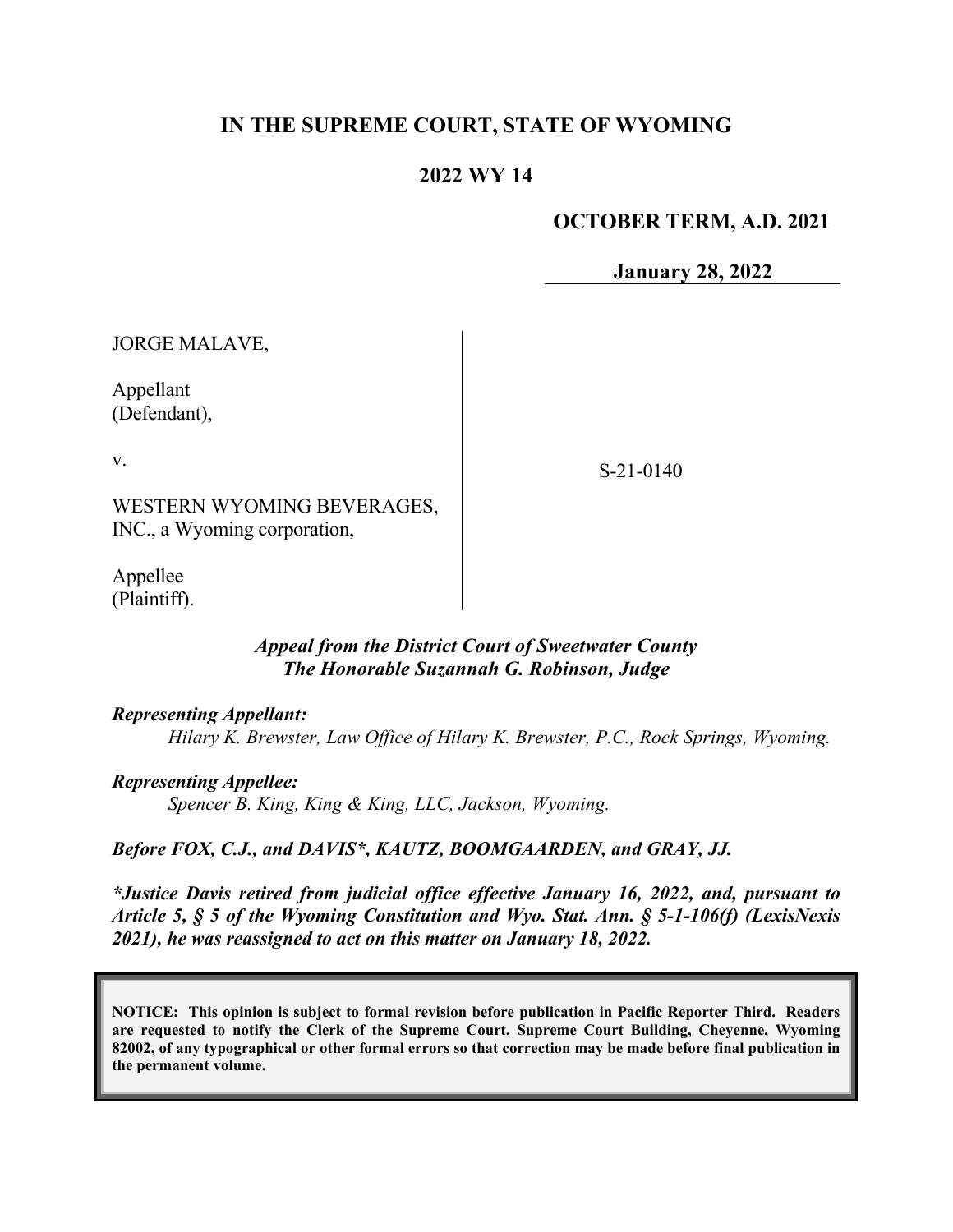#### **FOX, Chief Justice.**

[¶1] The district court ruled that Western Wyoming Beverages, Inc., (WWB) would likely succeed on the merits of its claim that its former employee, Jorge Malave, had breached his noncompete agreement and that WWB would suffer irreparable harm if Mr. Malave were not enjoined from continuing to work for WWB's competitor. Mr. Malave appeals, and we reverse.

## *ISSUE*

[¶2] The dispositive issue is whether the district court abused its discretion when it enjoined Mr. Malave from working as a salesman for WWB's competitor.

## *FACTS*

[¶3] Mr. Malave discussed various facts in his brief which are not supported by the record, as there is neither a transcript of the hearing on the preliminary injunction, nor a W.R.A.P. 3.03 statement of the evidence.

> When this Court does not have a properly authenticated transcript before it, it must accept the trial court's findings of fact upon which it bases any decisions regarding evidentiary issues. The failure to provide a transcript does not necessarily require dismissal of an appeal, but our review is restricted to those allegations of error not requiring inspection of the transcript. Lacking a transcript, or a substitute for the transcript, the regularity of the trial court's judgment and the competency of the evidence upon which that judgment is based must be presumed. Under these circumstances, because we must accept the district court's findings of fact, our review is effectively limited to determining whether or not an error of law appears on the record.

*Samiec v. Fermelia*, 2013 WY 101, **[8, 308 P.3d 844, 846 (Wyo. 2013)** (cleaned up).

[¶4] The Court has been provided a transcript of the district court's oral ruling, in which it stated the following facts: Mr. Malave began working for WWB, a distributor of Pepsi products, on September 19, 2016. He signed a noncompete agreement at the time of his employment. When he left WWB May 22, 2020, he was in a sales position in southwest Wyoming, dealing "face-to-face with various customers." He then began work for High Country Coca-Cola, a direct competitor of WWB. Although the district court initially stated that, while working for WWB, Mr. Malave obtained what the court characterized as "trade secrets or information of a sensitive or confidential nature,"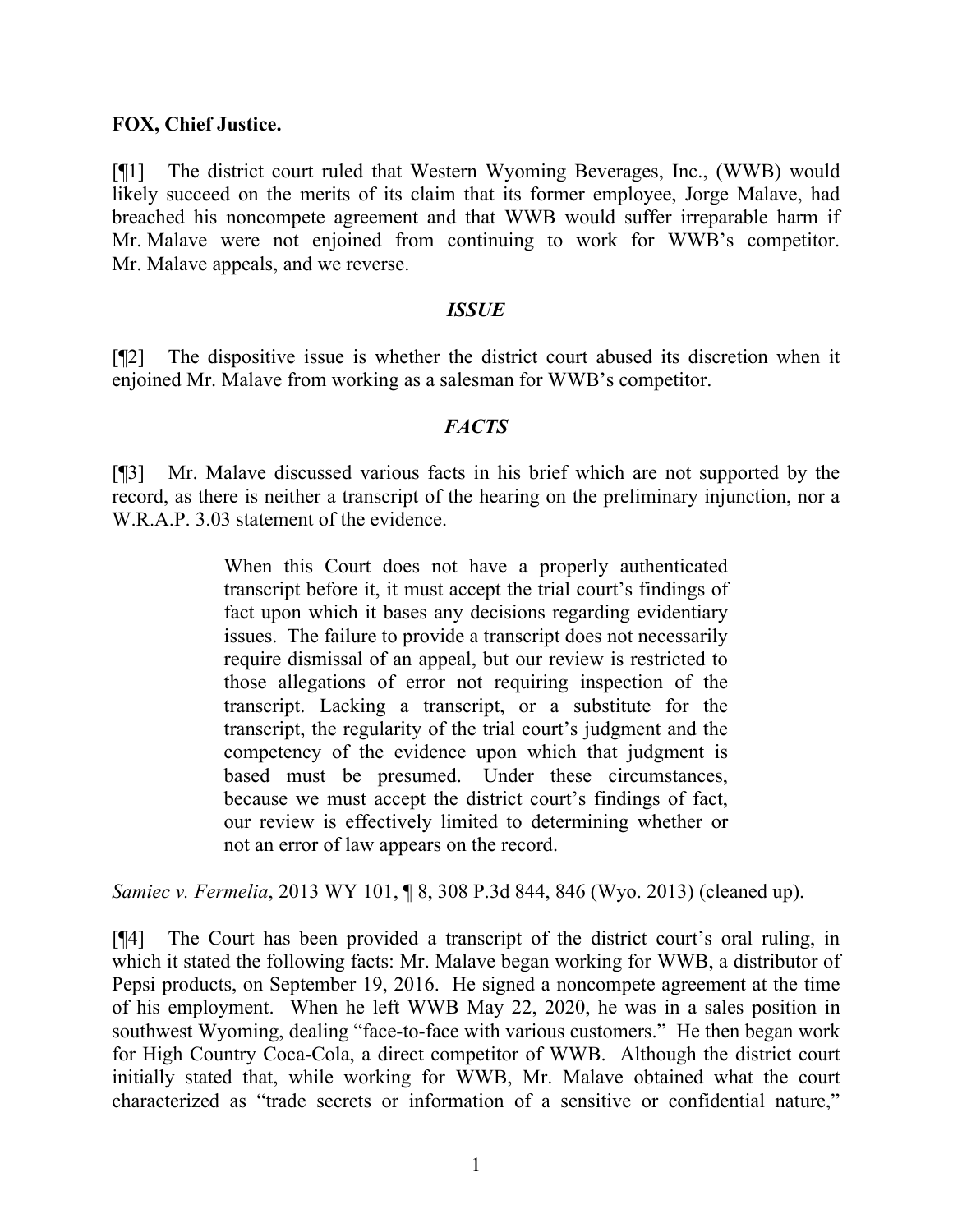including pricing for specific customers, it ultimately held "[t]here is no evidence to show that Mr. Malave has given trade secrets or pricing to customers." Mr. Malave developed relationships with WWB's customers.

[¶5] Concluding there was a valid and reasonable noncompete agreement, [1](#page-2-0) that WWB would likely succeed on the merits of its claim that Mr. Malave had violated it, and that WWB would suffer "possible irreparable injury" if no injunction were entered, the district court ordered a preliminary injunction. It enjoined Mr. Malave "from a sales or distribution position of a direct competitor [of WWB], that would include Coke." It found some of the noncompete's restrictions were too broad, and limited the order so that Mr. Malave could, for instance, take a position in a warehouse or a position "that was not in direct conflict in a sales position or distribution position . . . ." The court further found:

> On one occasion since Mr. Malave has been working for Coke a customer at Get N Go, there was a customer of both Western Wyoming and Coke, gave a section of shelf space for products that was contracted to be Western Wyoming and that was given to Coke. That was a customer that Mr. Malave had with both Western Wyoming and Coke. As a result Western Wyoming had to negotiate with Get N Go to get half of that shelf space back, never receiving all of it back even though Western Wyoming's contract with the customer was clear that the shelf space was part of their contract.

> . . . That situation of losing s[h]elf space was something that Mr. Malave would have been aware of as he was the prior salesperson for Western Wyoming and was currently at the time that that occurred a salesperson for Coke for that particular customer at the time it occurred.

<span id="page-2-0"></span><sup>&</sup>lt;sup>1</sup> The "Confidentiality and Non Compete Agreement" is in the record as Exhibit 1. It provides, in relevant part:

Employee . . . agrees that during the term of this agreement and for a period of 12 months from the date of termination of this agreement, for any cause whatsoever, the Employee shall not, directly or indirectly, own, manage, operate, join, control, be employed by or otherwise participate or be connected in any manner with, any business that is competition with, or directly or indirectly engages in the production, service, distribution, or sale of any products that are the same or substantially similar to the products produced, serviced, distribute[d], or sold by WWB . . . .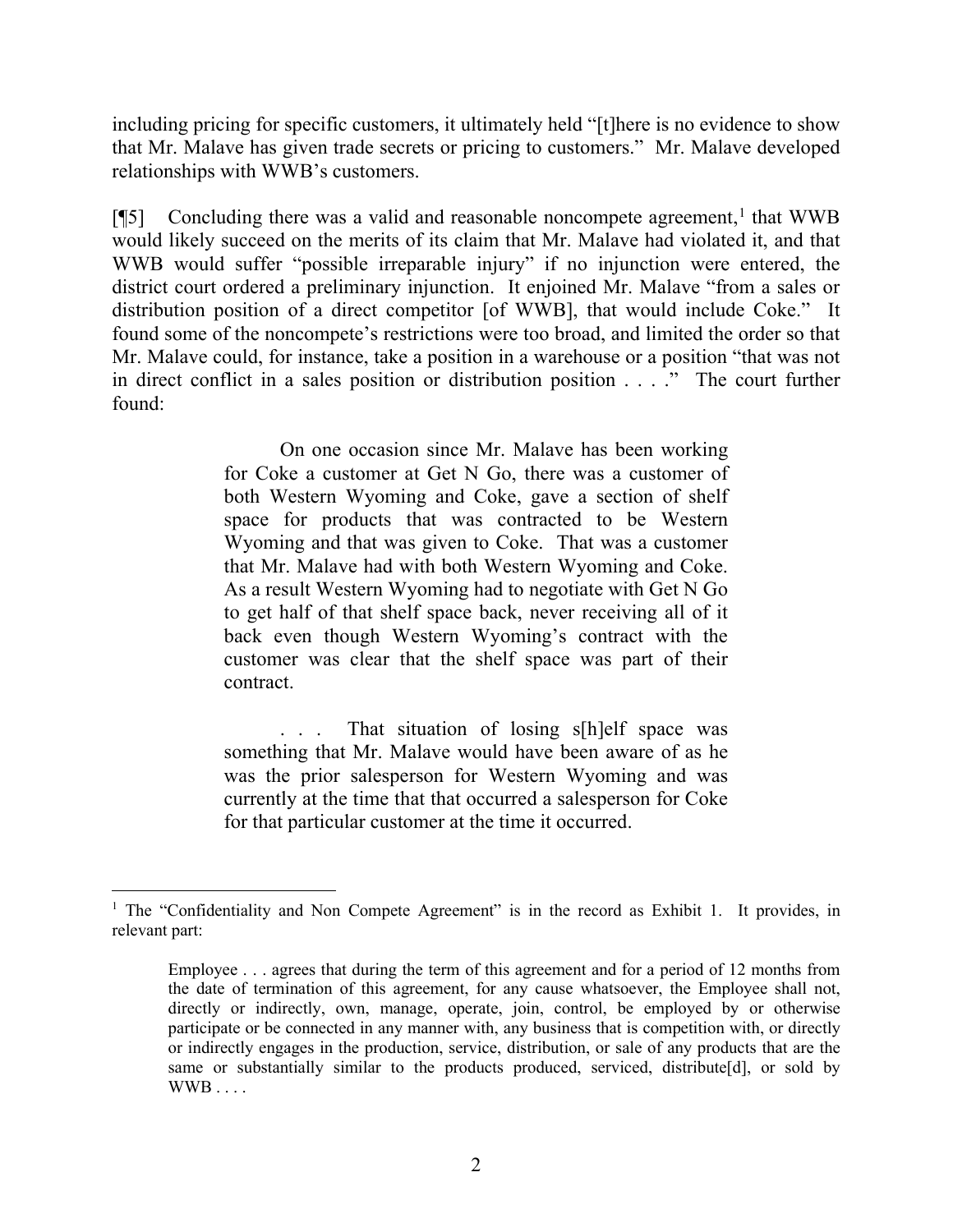[¶6] The court concluded these facts were sufficient to support a temporary injunction, reasoning that WWB would suffer injury from "the loss of relationships and good will with customers, the same customers Mr. Malave has had with [WWB] and currently does have with Coke." It found the injury was irreparable because "[i]t is difficult or impossible to put a price tag or dollar figure of damages that could result from that relationship damage." Even though the noncompete agreement stated it would apply "during the term of this agreement and for a period of 12 months from the date of termination," the district court, without explanation, ordered the injunction to take effect for one year starting from the date of its oral ruling, eight months after Mr. Malave's employment with WWB had terminated.

## *STANDARD OF REVIEW*

[¶7] We review a district court's preliminary injunction for an abuse of discretion, which means the court "acts in a manner which exceeds the bounds of reason under the circumstances." *Brown v. Best Home Health & Hospice, LLC*, 2021 WY 83, ¶ 8, 491 P.3d 1021, 1026 (Wyo. 2021) (citations omitted). We review the district court's fact findings for clear error and its conclusions of law de novo. *Id.* at ¶ 9, 491 P.3d at 1026. Because this matter is presented to us with barely any record, we accept the district court's fact findings as true and only review its conclusions of law.

#### *DISCUSSION*

[¶8] Injunctive relief is an extraordinary remedy, which will only be granted upon "a clear showing of probable success [on the merits of the suit] and possible irreparable injury to the plaintiff, lest the proper freedom of action of the defendant be circumscribed when no wrong has been committed." *Id.* at  $\P$  7, 491 P.3d at 1026 (alteration in original) (quoting *CBM Geosolutions, Inc. v. Gas Sensing Tech. Corp.*, 2009 WY 113, ¶ 7, 215 P.3d 1054, 1057 (Wyo. 2009)). "[H]arm is irreparable when there is no adequate remedy at law to compensate for it." *Best Home*, 2021 WY 83, ¶ 7, 491 P.3d at 1026 (citing *Dunmire v. Powell Fam. of Yakima, LLC (In re Kite Ranch, LLC)*, 2008 WY 39, ¶ 22, 181 P.3d 920, 926 (Wyo. 2008)).

## *I. Likelihood of Success on the Merits*

[¶9] We apply a different analysis to a noncompete agreement than we do to most contracts. Contracts which hinder employees' freedom to work "are 'strictly construed and rigidly scanned and are declared void unless necessary for the reasonable protection of the employer.'" *Best Home*, 2021 WY 83, ¶ 10, 491 P.3d at 1027 (quoting *Ridley v. Krout*, 63 Wyo. 252, 265, 180 P.2d 124, 127 (1947)). The burden is on the employer to overcome the presumption that the noncompete is invalid by proving "'that there existed some special circumstances which rendered it reasonably necessary for the protection of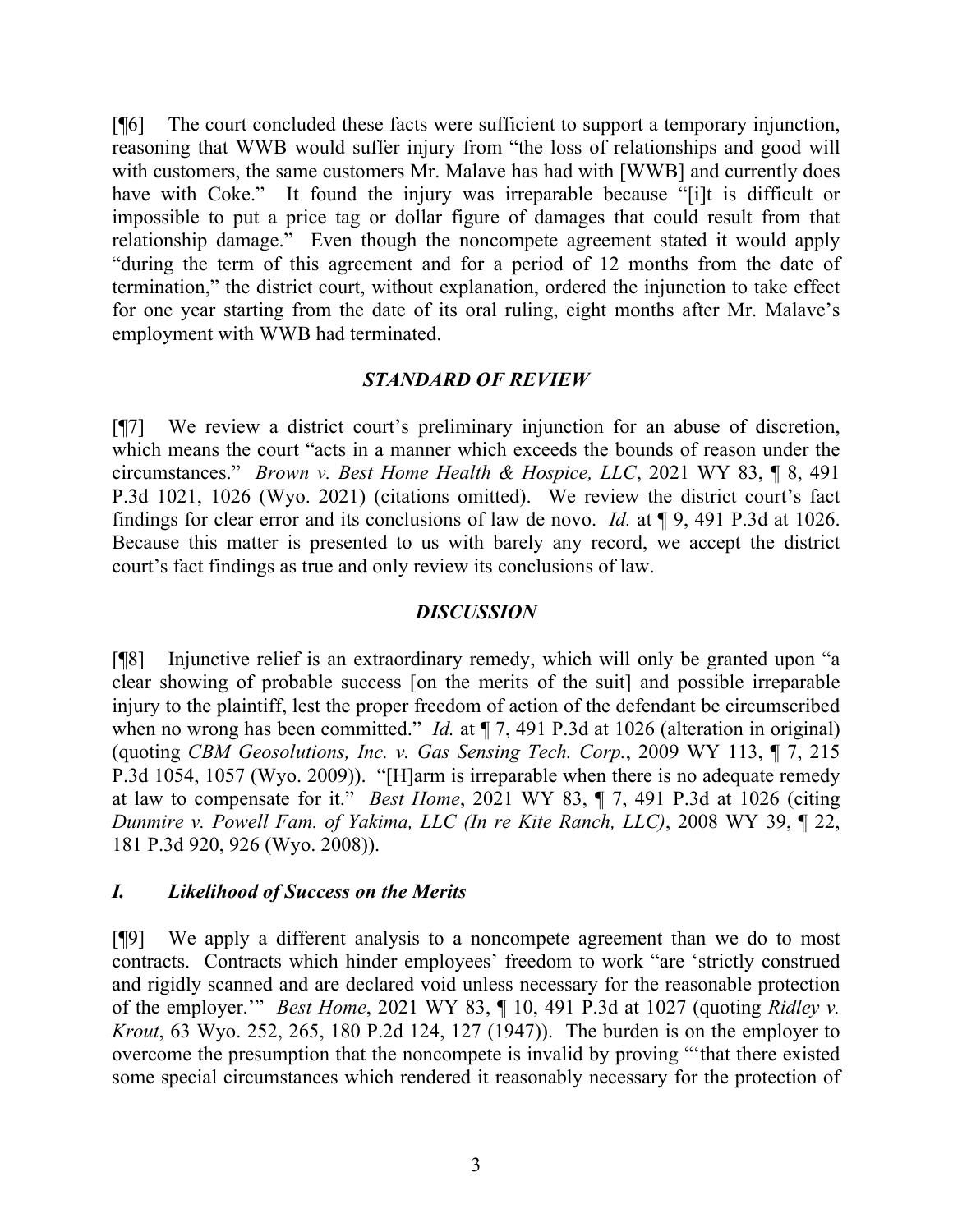the [employer's] business.'" *Best Home*, 2021 WY 83, ¶ 10, 491 P.3d at 1027 (alteration in original) (quoting *Ridley*, 63 Wyo. at 268, 180 P.2d at 129).

[¶10] We held in Wyoming's seminal case on noncompetes that "[a] valid and enforceable covenant not to compete requires a showing that the covenant is: (1) in writing; (2) part of a contract of employment; (3) based on reasonable consideration; (4) reasonable in durational and geographical limitations; and (5) not against public policy." *Hopper v. All Pet Animal Clinic, Inc.*, 861 P.2d 531, 540 (Wyo. 1993) (citations omitted). The district court found all those elements were satisfied. It recognized that the public policy element required a determination that the covenant is reasonable. We review the reasonableness determination de novo.

[¶11] In two recent cases, this Court has reversed orders enforcing noncompete agreements because the decision-maker below failed to impose the burden on the employer to establish the restraint of trade was reasonable. In *Skaf v. Wyoming Cardiopulmonary Servs., P.C.*, we reversed a district court judgment confirming an arbitration award against a doctor who allegedly violated his noncompete agreement because the arbitration panel made a "manifest error of law" when it began with the premise that "'Wyoming law *strongly supports covenants not to compete* and the enforcement of the same *permits public policy* to be served.'" 2021 WY 105, ¶¶ 33, 41, 495 P.3d 887, 897, 900-01 (Wyo. 2021) (emphasis in original). In *Best Home*, we reversed the district court's grant of a preliminary injunction restraining home health nurses from working for their former employer's competitors because the former employer "did not show it was likely to succeed in establishing the non-compete provision was consistent with public policy because the record does not show it was a reasonable restraint on trade." 2021 WY 83, ¶ 31, 491 P.3d at 1032.

[¶12] In *CBM Geosolutions*, this Court upheld a preliminary injunction enforcing a noncompete agreement. There, the district court found the former employees had been trained in innovative technologies essential to the employer's competitive edge. 2009 WY 113,  $\P$  10, 215 P.3d at 1058. WWB's position is more like that of Mr. Ridley, the owner of Ridley's Repair Shop, who sought to enjoin Frank Krout from opening his own general mechanical repair shop. The Court there upheld the district court's denial of Mr. Ridley's petition for injunctive relief, because "no confidential information . . . was imparted to" Mr. Krout, *Ridley*, 63 Wyo. at 271, 180 P.2d at 130, and it cited the rule that:

> An employer cannot by contract prevent his employee from using the skill and intelligence acquired or increased and improved through experience or through instruction received in the course of the employment, for it becomes part of the employee's personal equipment as distinguished from trade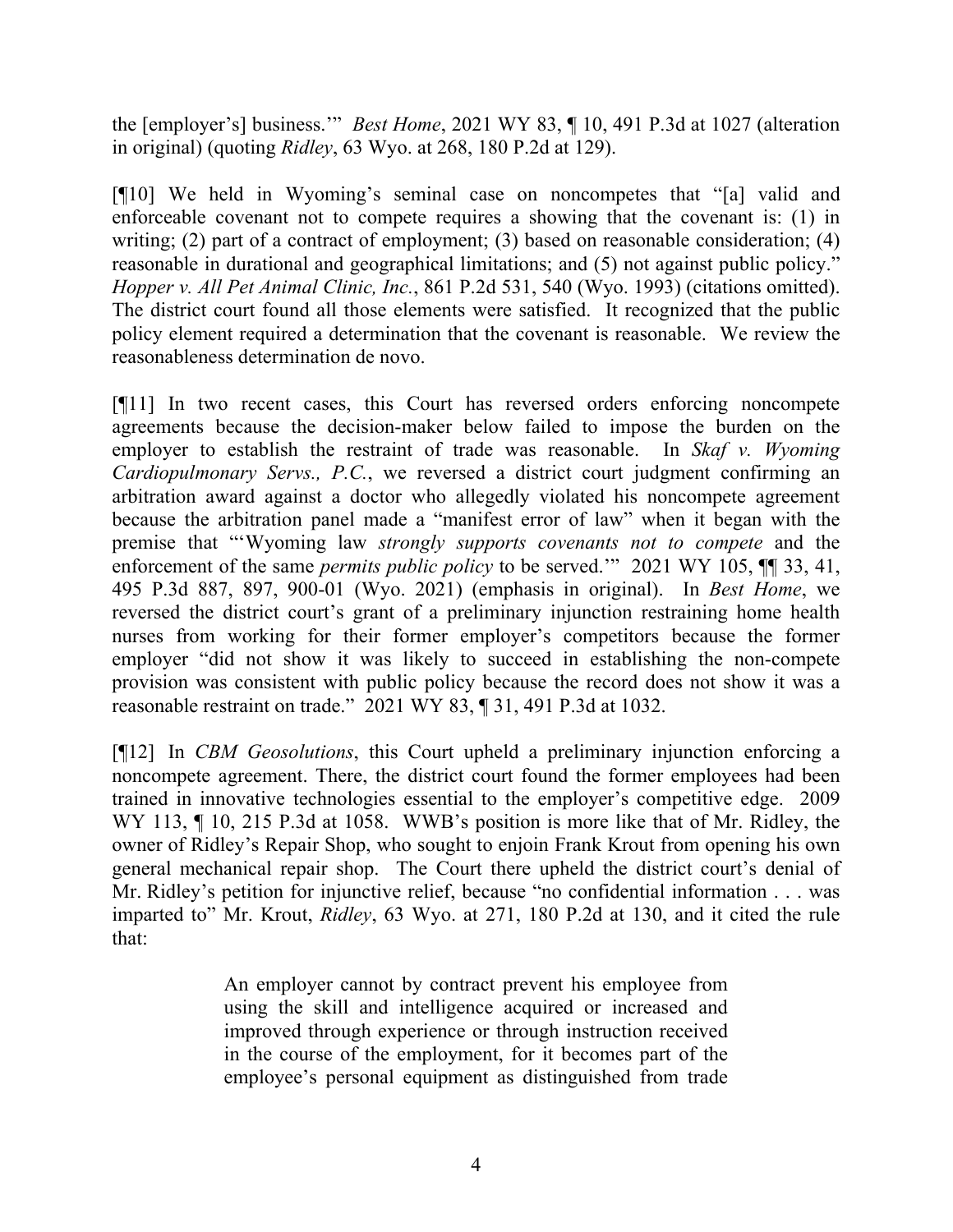secrets, special influence with customers or confidential information acquired during the course of the employment.

*Id.* at 273, 180 P.2d at 131 (quoting 5 Williston on Contracts, Rev. Ed., § 1652).

[¶13] The *Ridley* Court went on to consider whether the restraint on Mr. Krout might be considered reasonable if he had acquired special influence with customers during the course of his employment. *Id.* at 274, 180 P.2d at 131. The Court concluded that, even though Mr. Krout solicited business from some former customers as well as from people he had known all his life, he did not exert special influence over them. The customers of Ridley's Repair Shop "would naturally be known to almost anyone who would take the trouble of making inquiries," and "whatever special influence [Mr. Krout] may have acquired with [Ridley's customers] would have disappeared in a comparatively short period of time . . . ." *Id.* at 277, 180 P.2d at 132-33.

[¶14] Mr. Malave was a salesman; he received no extensive training for the job, and his position was not of the type that gave him access to innovative technology. We find as a matter of law that none of the information he had constituted a trade secret. He delivered Pepsi or Coke products to merchants who were easily identifiable. While he likely developed relationships with the customers during the course of his employment with WWB, there was no finding of a special relationship. Like Mr. Ridley, WWB has not met its burden of proving probable success on the merits of the reasonableness of its noncompete agreement with Mr. Malave. Absent "special facts . . . which make the contract reasonable, an employer must be prepared to encounter competition even at the hands of a former employee." *Ridley*, 63 Wyo. at 268, 180 P.2d at 128.

# *II. Irreparable Harm*

[¶15] The district court found irreparable harm in the "loss of relationships and good will with customers . . . ." We have discussed the absence of any special relationship with customers above. We next address the district court's finding that Mr. Malave had confidential information of pricing for WWB's customers, relying on an instance when the Get N Go gave half the shelf space to Coke that it had contracted to provide to WWB. Such a shift in product positioning, without more, is wholly inadequate to support a finding of irreparable harm. *See, e.g.*, *Bayou Bottling, Inc. v. Dr. Pepper Co.*, 725 F.2d 300, 304 (5th Cir. 1984) ("The shelf space argument also lacks merit. Stores allot shelf space to the bottlers in proportion to market activity. A bottler with a popular product is given a greater portion of available shelf space than a bottler with a product which has less sales appeal.").